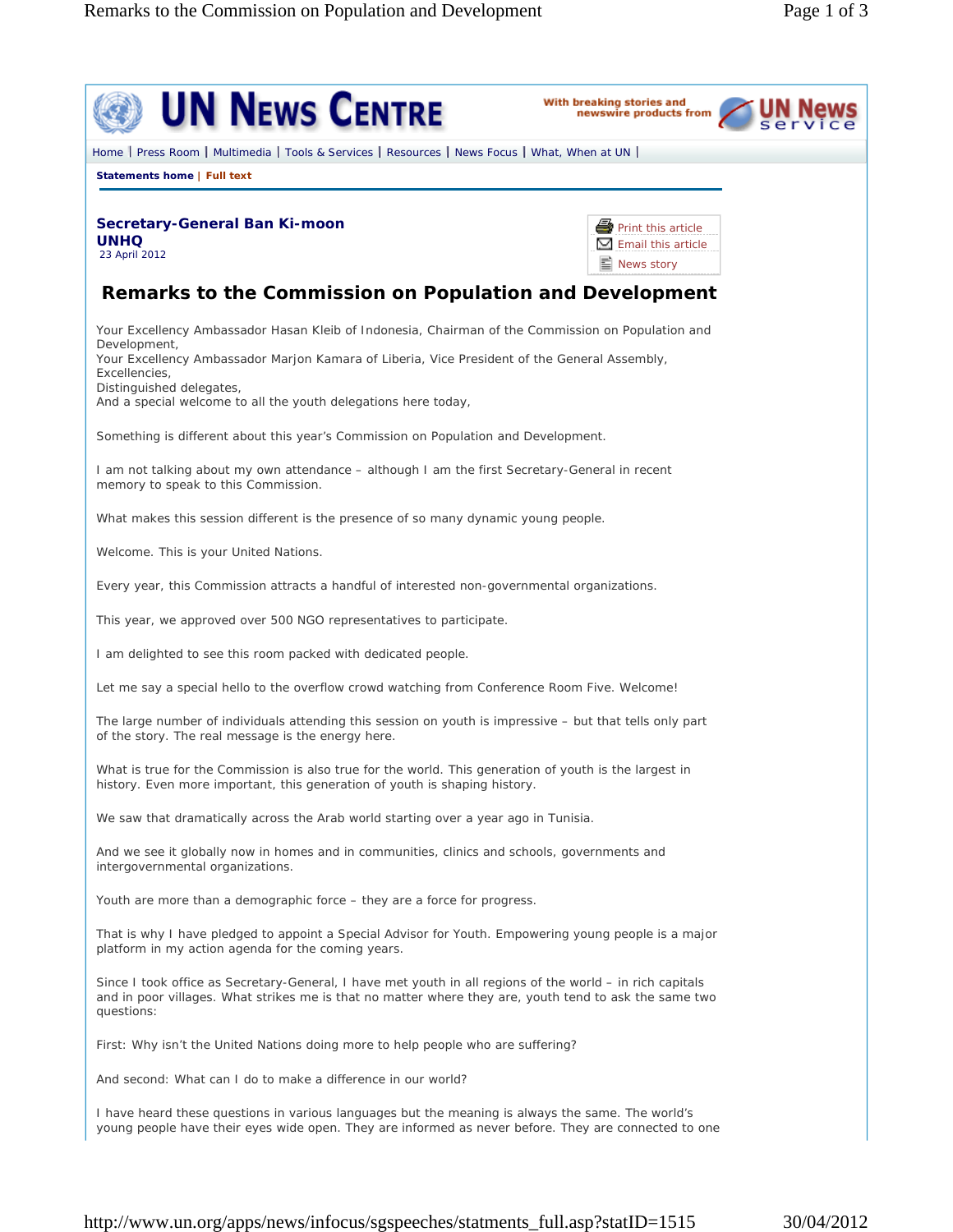another. And they care.

They want to protect the environment that will be home to their children. They understand what a waste it is to spend money on weapons that kill instead of food that nourishes. And they believe in the United Nations – even if they expect us to do much, much more.

I share their high expectations. And I value their desire to contribute. Above all, I want to help youth find their place in our United Nations – to work together on the major problems facing our world.

In 1994, the Cairo Programme of Action put people at the centre of population and development. The international community declared in one voice that when we empower individuals, especially women, we help whole societies.

Today we need to view young people through this same lens of empowerment.

Youth have great hopes for the future – but they cannot survive on hopes. They need food, jobs and health care.

They especially need reproductive health care.

We cannot ignore the facts. Many young people are sexually active. And because of this, they may face risks to their health, including sexual violence. They need the information and means to protect themselves.

Earlier this year, I had the honour to join Nobel Laureate Bishop Desmond Tutu to urge support for Every Woman Every Child.

Bishop Tutu spoke forcefully about the need to protect children from becoming brides. He pointed out that each year 10 million girls are married before they reach 18. And he advised us to imagine "the face of someone you love to make those numbers come alive."

I would take that even further. Maybe you already have personal experience, but if not, put the face of someone you love on these numbers:

Nearly 75 million young people were unemployed last year.

Some 900 million people survive on less than \$2 a day.

More than 100 million adolescents are not in school.

Sixteen million adolescent girls become mothers every year.

And every day, more than 2,000 young people contract HIV.

We have a collective responsibility to drive these numbers down.

The Cairo Programme of Action is one of our most important internationally agreed path to a better future for the world's youth. We must be guided by its wisdom and carry out its recommendations.

Excellencies,

All young people have potential power. But they have very different needs.

An adolescent girl struggling in poverty requires different protection than a male college graduate.

Our goal is to provide a safe, secure and healthy environment for all, regardless of their circumstances.

Two months from now we face a test. The world will gather for the United Nations Conference on Sustainable Development in Rio. This is our one-in-a-generation chance to advance progress on the Millennium Development Goals for the sake of our planet and its people. Let us make sure that young people have their place across the international agenda.

By working for and with young people, we will create a new future.